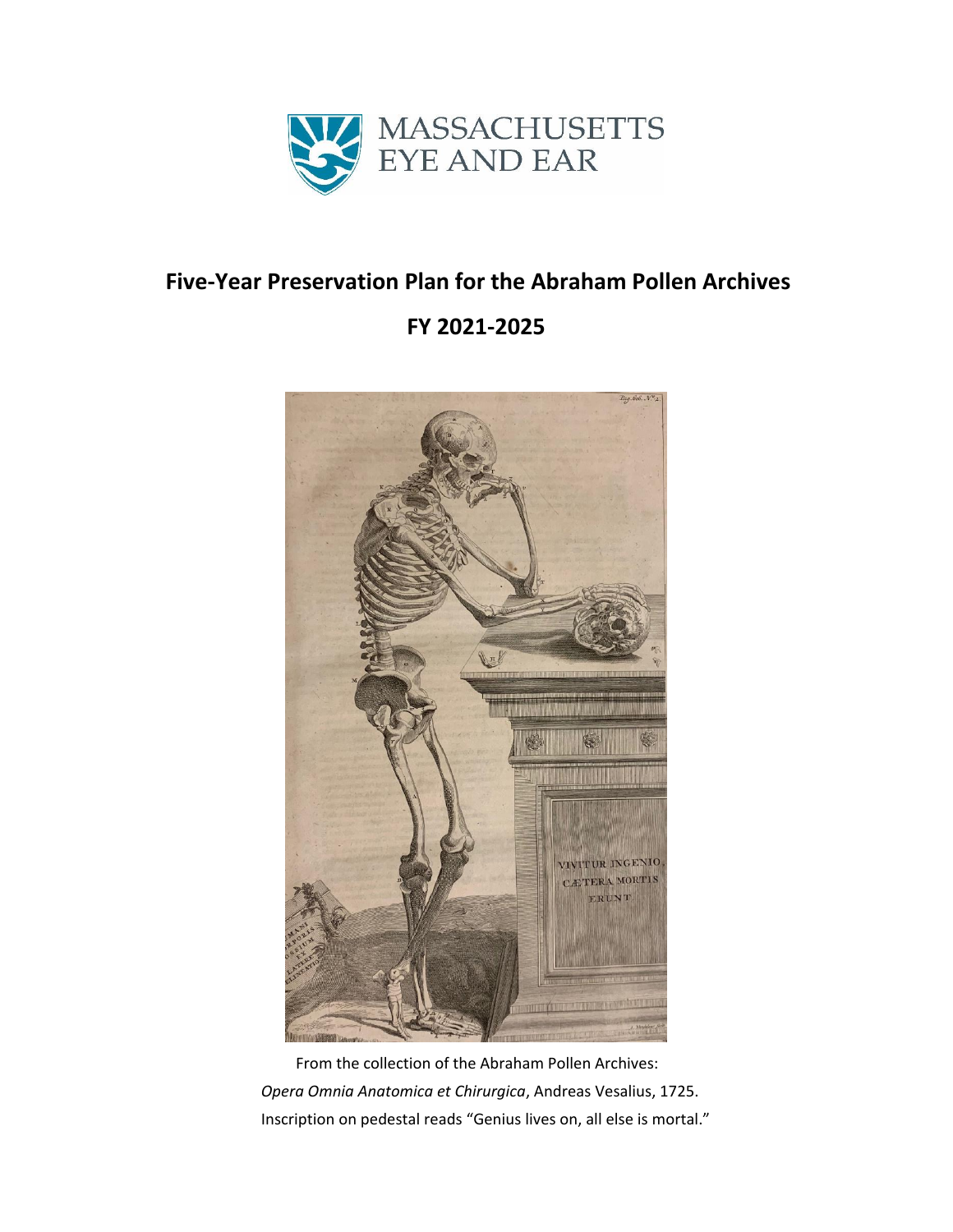#### **Introduction:**

In October 2019 the Abraham Pollen Archives was fortunate enough to receive a federal grant from the Library Services and Technology Act funds provided by the Institute of Museum and Library Services and administered by the Massachusetts Board of Library Commissioners. Two Preservation Specialists from the Northeast Document Conservation Center (Becky Geller and Stephanie Garafolo) came to the Archives later that month. During their visit, the Specialists evaluated the building and environments as they related to the needs of the collection; examined current policies, storage, and handling procedures; and assessed the general conditions of the materials in the collection. Their observations and recommendations were based on a pre-site visit questionnaire, a full-day site visit, and discussions with Archives staff.

The result of their visit was a 56-page document, "Report of a Preservation Needs Assessment". This Five-Year Preservation Plan for the Abraham Pollen Archives is based on their assessment and recommendations. The goals, objectives, and activities outlined here were drafted with the intent of balancing impact with feasibility. Focus was placed on actions that provide the broadest possible benefit to all collections and could realistically be carried out given the limited funds and staff. The plan will be reviewed annually and modified as preservation needs are addressed and new ones identified.

#### **Brief history of Massachusetts Eye and Ear:**

In 1824, two young doctors named John Jeffries and Edward Reynolds decided to take it upon themselves to treat the eye diseases of the Boston poor at a free public clinic. They recognized that if people could have early access to quality eye care, many eye diseases leading to blindness could be completely prevented, or the degree of vision lost could be greatly decreased. They rented one room, one afternoon a week, in the old Scollay Building, and the Boston Eye Infirmary was born. It quickly became apparent that the need was great and that they should expand the endeavor in terms of space, manpower, and services. Jeffries and Reynolds were able to rally a group of Boston's wealthy donors to support their dream of a new hospital, and in 1827 Governor Levi Lincoln approved an Act of Incorporation for the Massachusetts Charitable Eye and Ear Infirmary. The hospital soon became a magnet for ophthalmologists and otolaryngologists who wanted to practice the highest quality medicine and surgery. The hospital is today recognized as an international leader in clinical care, research, and education.

#### **Brief history of the Howe Library:**

In 1926, after a long career as an ophthalmologist, Dr. Lucien Howe gave a large part of his fortune to Harvard University to be used to endow a laboratory of ophthalmic research. Realizing that cutting-edge research could not be done without access to the latest literature, Dr. Howe wisely required that a library be established as part of the lab. An agreement was reached between Harvard and Massachusetts Eye and Ear (MEE) that both the lab and the library would be housed at MEE. The library was originally made up of the small collection of books and journals belonging to the hospital and the large personal library of Dr. Howe. It also had the great good fortune to enjoy the active interest of Dr. Howe's wife, Elizabeth. She was a fierce champion of her husband's library, making it her mission to ensure that MEE had as comprehensive a collection of ophthalmology literature as possible. Otolaryngologist Dr. Moses Lurie donated his library of texts and encouraged other doctors in the otolaryngology department to do the same. Thanks to the foresight and generosity of Dr. and Mrs. Howe and Dr. Lurie, the library became the intellectual hub of the hospital and continues to thrive into the  $21<sup>st</sup>$  century.

**Mission:** The mission of the Libraries of Massachusetts Eye and Ear is to provide the highest quality information resources and services available for evidence-based decision making. Guided by the mission of the hospital, the library supports the patient care, educational, and research needs of the Mass. Eye and Ear community. Through its Archives and Rare Book Library, the library also preserves and promotes the rich heritage of the hospital.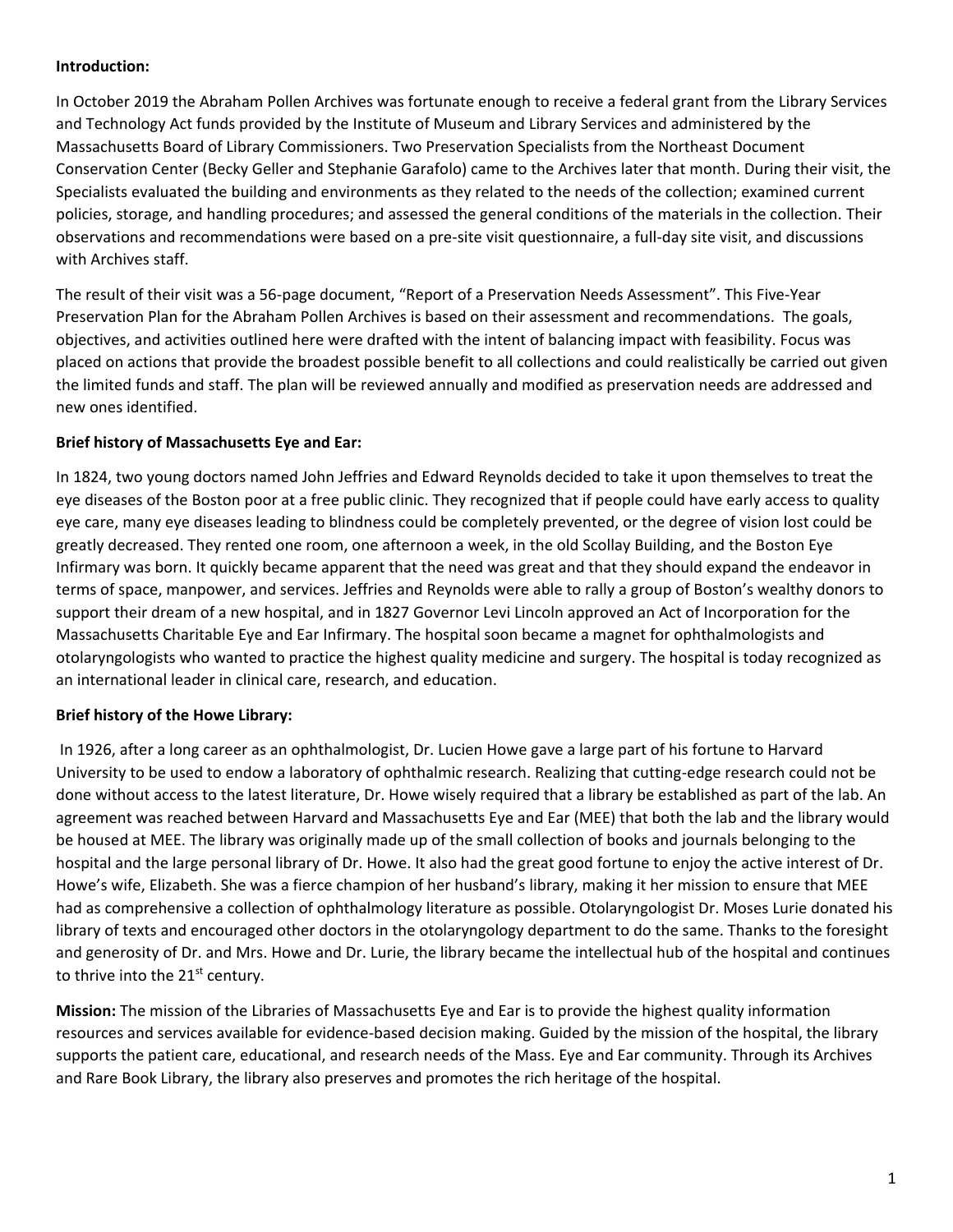#### **The Abraham Pollen Archives:**

One of the often-overlooked values of the Library lies in the priceless knowledge that has been gathered and preserved for future generations. The Abraham Pollen Archives contains the historical records and papers of the hospital, including Annual Reports from the 1800s to the present, many old case reports, an extensive photograph collection, a medical instrument collection, board records, and other hospital records.

Users of the Archives are doctors, researchers, descendants of previous staff doing genealogical research, current MEE staff, and administrators. These users are interested in our institution, our historic collections, and the local, national and international work supported by MEE and documented in our collections over the past 200 years.

# *Environment*

**Goal 1:** Maintain environmental conditions that meet conservation standards for the long-term preservation of all collections.

**Objective 1.1:** Establish an environmental monitoring program for the Archives to accurately record temperature and relative humidity over time.

 **Activity 1.1.a:** Research environmental monitoring equipment (datalogger). (FY 2021)

**Activity 1.1.b:** Purchase datalogger. (FY 2021)

**Activity 1.1.c:** Set up datalogger in Archives. (FY 2021)

**Activity 1.1.d:** Create a schedule to check data every month. (FY 2021)

**Activity 1.1.e:** Monitor and document temperature and relative humidity of the Archives. (FY 2021)

**Activity 1.1.f:** If issues are discovered through monitoring, work with Maintenance to calibrate and leverage the building HVAC systems to best maintain a stable and sustainable environment. (FY 2021)

**Objective 1.2:** Establish an integrated pest management program **Activity 1.2.a:** Purchase sticky traps. (FY 2021)

**Activity 1.2.b:** Place sticky traps in Archives. ((FY 2021)

**Activity 1.2.c:** Monitor traps regularly, spreadsheet made with dates and initials of person checking. (FY 2021)

 **Activity 1.2.d:** If issues are discovered through monitoring, work with Housekeeping/Maintenance to correct. (FY 2021)

**Objective 1.3:** Establish a policy to enclose and isolate any incoming materials to inspect them for mold damage and pests.

**Activity 1.3.a:** Research for how long various materials should be quarantined, and what sort of containers in which to enclose them. (FY 2021)

**Activity 1.3.b:** Write policy. (FY 2021)

**Activity 1.3.c:** Purchase appropriate enclosures. (FY 2021)

**Activity 1.3.d:** Create spreadsheet to document what was isolated, where it came from, when it arrived, how long it was quarantined, and results of the quarantine. (FY 2021)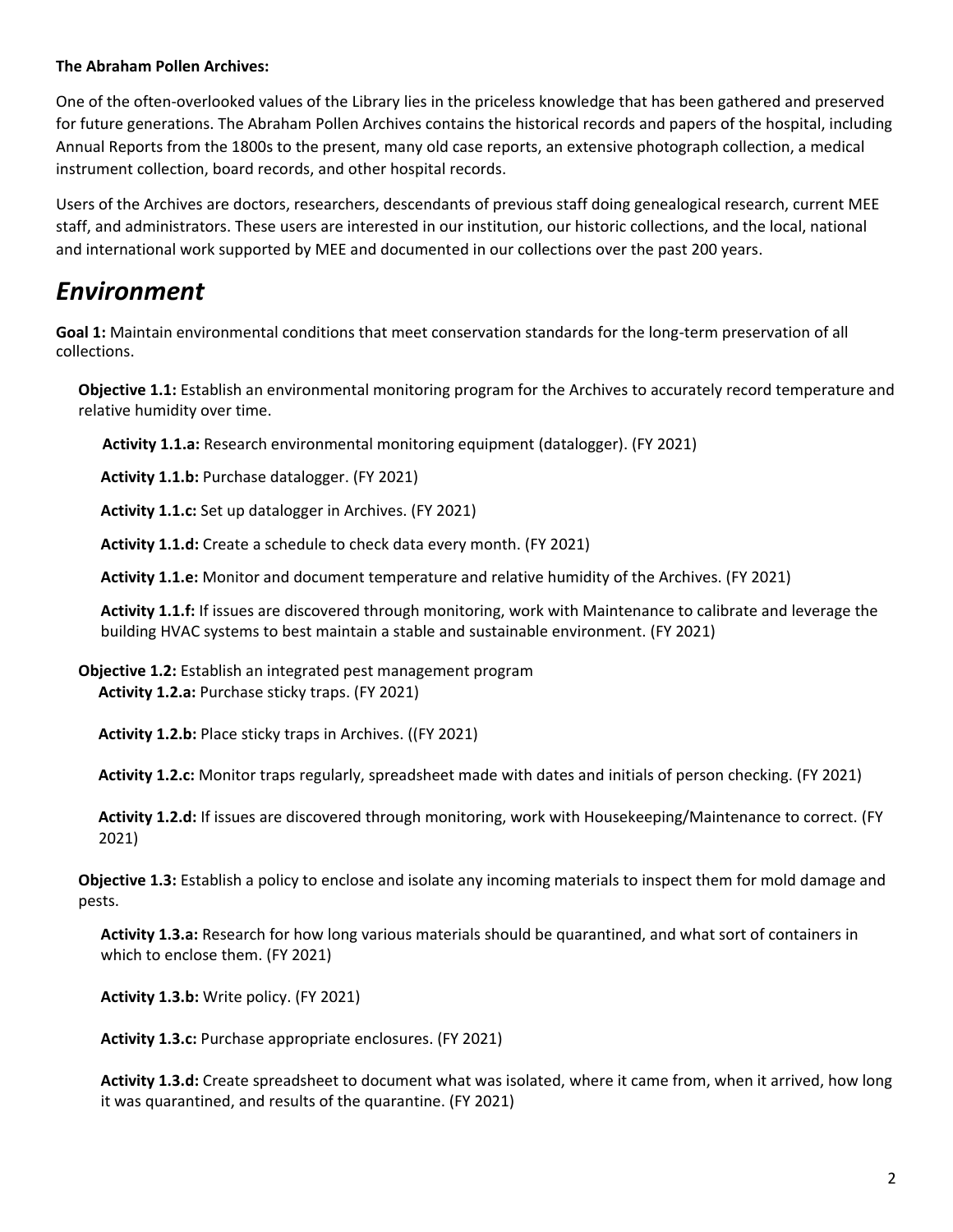### *Storage: Facilities and Containers*

**Goal 2:** Provide for the proper housing and storage of collections.

- **Objective 2.1:** Ensure that boxes/drawers/folders are not over or under filled.
	- **Activity 2.1.a:** Create a schedule for checking each shelf in the Archives for improper filling. (FY 2023)
	- **Activity 2.1.b:** Create a spreadsheet of which boxes/drawers/folders are improperly filled and exactly where they are located. (FY 2023)

**Activity 2.1.c**: Check each shelf. (FY 2023)

**Activity 2.1.d:** Purchase additional enclosures and spacers to correct improper filling. (FY 2023)

**Activity 2.1.e:** Use additional enclosures and spacers to correct improper filling, and note on spreadsheet. (FY 2023)

**Objective 2.2:** Ensure that all regular-sized volumes are shelved upright with no slumping.

**Activity 2.2.a:** Purchase more bookends. (FY 2022)

 **Activity 2.2.b:** Use bookends to properly shelf regular-sized volumes. (FY 2022)

**Objective 2.3:** Assess binders and spiral bound documents for retention in the collection.

**Activity 2.3.a:** Review binders and spiral bound documents for rehousing. (FY 2025)

**Activity 2.3.b:** Discard any duplicates. (FY 2025)

**Activity 2.3.c:** Remove contents from binders/spiral binding if feasible, and transfer to folders or document cases. (FY 2025)

**Objective 2.4:** Protect damaged or fragile books that have a high priority for preservation.

**Activity 2.4.a:** Determine which books have a high priority for preservation. (FY 2023)

**Activity 2.4.b:** Investigate costs/pros/cons of purchasing vs. making custom boxes. (FY 2023)

**Activity 2.4.c:** Purchase or make custom boxes. (FY 2023)

**Activity 2.4.d:** Place books in custom boxes. (FY 2023)

**Objective 2.5:** Ensure books are not damaged by knifing bookends.

**Activity 2.5.a:** Purchase non-knifing bookends. (FY 2022)

**Activity 2.5.b:** Replace knifing bookends with non-knifing bookends. (FY 2022)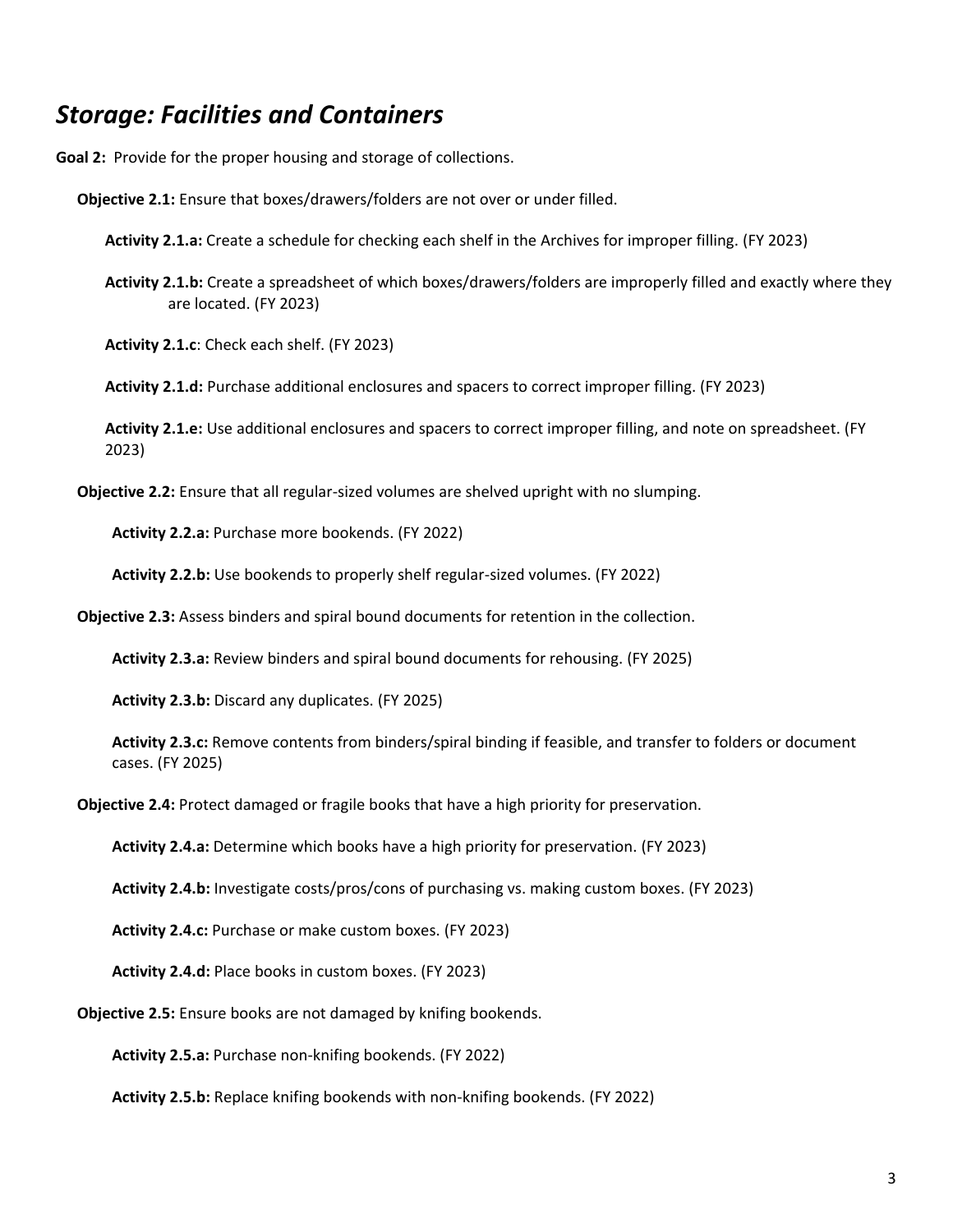**Objective 2.6:** In the flat file case, ensure that folders are used to protect documents.

**Activity 2.6.a:** Inspect each document in the case. (FY 2024)

**Activity 2.6.b:** Research appropriate enclosures for disparate objects (photographs, drawings, blueprints, etc.). (FY 2024)

**Activity 2.6.c:** Purchase appropriate enclosures. (FY 2024)

**Activity 2.6.d:** Place each document in the appropriate enclosure, ensuring the enclosure is fitted to the size of the drawer. (FY 2024)

**Objective 2.7:** Rehouse glass stereoscopic slides in protective enclosures or boxes.

**Activity 2.7.a:** Research appropriate enclosures. (FY 2023)

**Activity 2.7.b:** Purchase enclosures. (FY 2023)

**Activity 2.7.c:** Rehouse slides in new enclosures. (FY 2023)

**Objective 2.8:** Rehouse photographs in chemically and mechanically stable enclosures.

**Activity 2.8.a:** Research types of enclosures. (FY 2025)

**Activity 2.8.b:** Purchase enclosures. (FY 2025)

**Activity 2.8.c:** Rehouse photos in new enclosures. (FY 2025)

**Objective 2.9:** Digitize and create finding aids for photographs.

**Activity 2.9.a:** Recruit volunteers and/or Simmons Archives Management students for this project. (FY 2021)

**Activity 2.9.b:** In consultation with the Library Director, start by weeding poor quality or irrelevant photos. (FY 2021)

**Activity 2.9.c:** Make sure all photos are in an appropriately labeled folder (e.g., a photo of an adult patient should not be in a folder labeled "Pediatric Patients"). (FY 2021)

**Activity 2.9.d:** Create list of potential subject headings for metadata tagging of all photos. Use Library of Congress Subject Headings. (FY 2022)

**Activity 2.9.e:** Scan and tag each photo. Tagging should also include location of original photograph for ease of access if necessary. (FY 2022 through completion)

**Activity 2.9.f:** Create finding aids. (FY 2025)

**Activity 2.9.g:** Upload finding aids and scanned photographs into Omeka/ArchivesSpace. (FY 2025)

**Objective 2.10:** Establish intellectual control over medical instrument collection.

**Activity 2.10.a:** Label all shelves in the Archives. (FY 2021)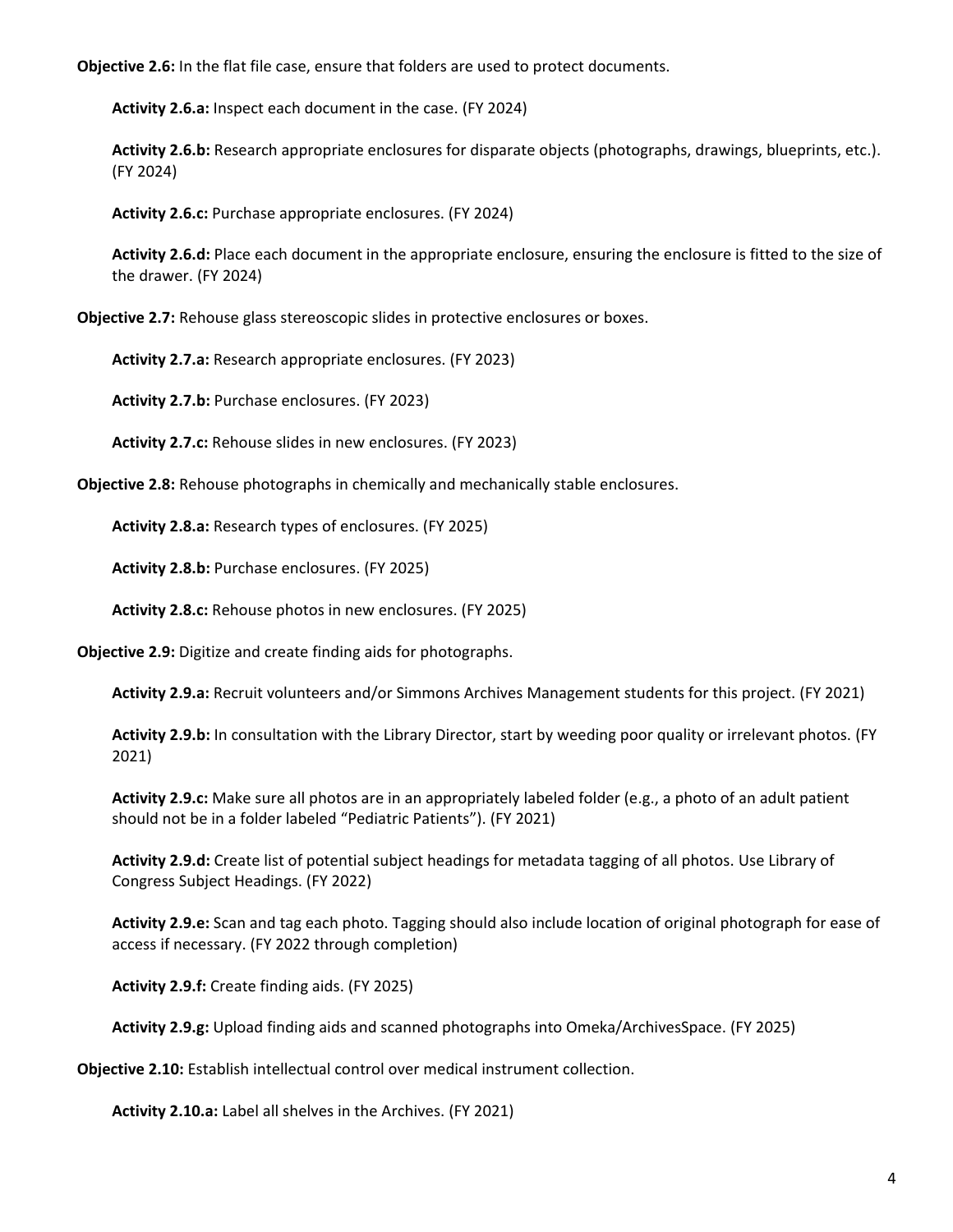**Activity 2.10.b:** Arrange and process the collection. (FY 2021)

**Activity 2.10.c:** Write DACS-compliant finding aid. (FY 2021)

**Activity 2.10.d:** Research unknown objects for relevance to collection. (FY 2021)

**Objective 2.11:** Rehouse instrument collection.

**Activity 2.11.a:** Order supplies to support rehousing/preservation needs. (FY 2021)

**Activity 2.11.b:** Identify and weed out duplicates. (FY 2021)

**Activity 2.11.c:** Rehouse instruments. (FY 2021 through completion)

**Objective 2.12:** Digitally reformat unstable media such as VHS tapes.

**Activity 2.12.a:** Research digital repository programs. (FY 2025)

**Activity 2.12.b:** Purchase digital repository program. (FY 2025)

**Activity 2.12.c:** Transfer unstable media. (FY 2025)

**Activity 2.12.d:** Research how best to store originals. (FY 2025)

**Goal 3:** Improve collection storage facilities.

 **Objective 3.1:** Provide a clear space for staff to work.

**Activity 3.1.a:** Clear a workspace on top of flat file case and safe to process and stage collections. (FY 2021)

 **Objective 3.2:** Improve safety conditions in the Archives.

**Activity 3.2.a:** Purchase stepstool to facilitate safe retrieval of materials on high shelves. (FY 2021)

**Activity 3.2.b:** Contact Maintenance to repair carpet to prevent tripping hazard and the potential malfunction of the compact shelving unit. (FY 2021)

**Goal 4:** Reorganize collections to best utilize the space available.

**Objective 4.1:** Use the collection management policy to guide acceptance and retention decisions.

**Activity 4.1.a**: Remove out-of-scope materials and duplicates. Focus on quality, not quantity. (FY 2021 through completion)

 **Objective 4.2:** Relocate some collections to the Harvard Depository to more efficiently use the space available.

**Activity 4.2.a:** Determine which collections are rarely/never used. (FY 2022)

 **Activity 4.2.b:** Send these collections to the Harvard Depository. (FY 2022)

 **Objective 4.3:** Improve handling policies and practices.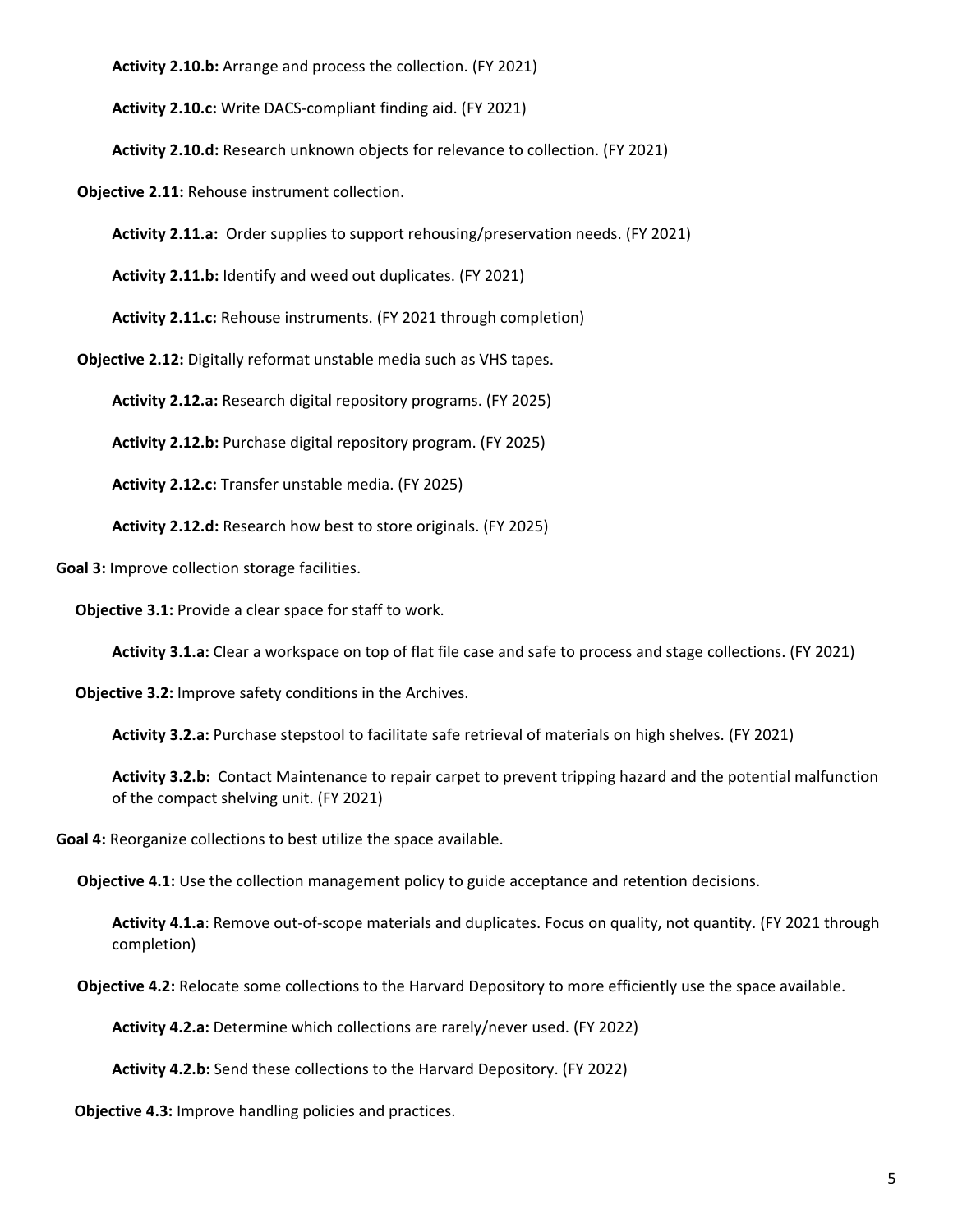**Activity 4.3.a:** Create written handling and use procedures guide for staff and researchers. (FY 2022)

 **Activity 4.3.b:** Provide safe handling supplies for all researchers accessing collections, including book supports and nitrile glove for photographs. (FY 2022)

 **Activity 4.3.c:** Capture use and patron statistics. (FY 2022)

# *Exhibitions*

**Goal 5:** Address the specialized needs of collections on exhibit.

**Objective 5.1:** Create a policy for exhibits.

**Activity 5.1.a:** Research exhibit policies from other similar institutions. (FY 2023)

**Activity 5.1.b:** Write policy. (FY 2023)

**Objective 5.2:** Monitor light damage to materials on exhibit.

**Activity 5.2.a:** Purchase blue wool cards. (FY 2023)

**Activity 5.2.b:** Set up a light exposure test with blue wool cards, keep records of results. (FY 2023 – ongoing)

**Objective 5.3**: Document which original items have been on display and for how long.

 **Activity 5.3.a:** Create spreadsheet. (FY 2023)

# *Security and Access*

Goal 6: Strengthen systems and procedures for protecting collections from theft, vandalism, fire, and natural disasters.

**Objective 6.1:** Protection from water.

**Activity 6.1.a:** Raise all materials at least 3 inches off the floor. (FY 2021)

**Activity 6.1.b:** Raise the height of the lowest compact shelving. (FY 2022)

 **Activity 6.1.c:** Move unprotected items resting on top of shelving units down to a more protected location. If an item is too big to reside anywhere but the top shelf, ensure it is adequately protected. (FY 2024)

 **Objective 6.2:** Protection from fire.

 **Activity 6.2.a:** Schedule an annual fire drill to help promote orderly and efficient response in the event of a real emergency. (FY 2023 – ongoing)

 **Activity 6.2.b:** Purchase fire extinguisher for the Archives, have Maintenance mount it in an accessible place. (FY 2023)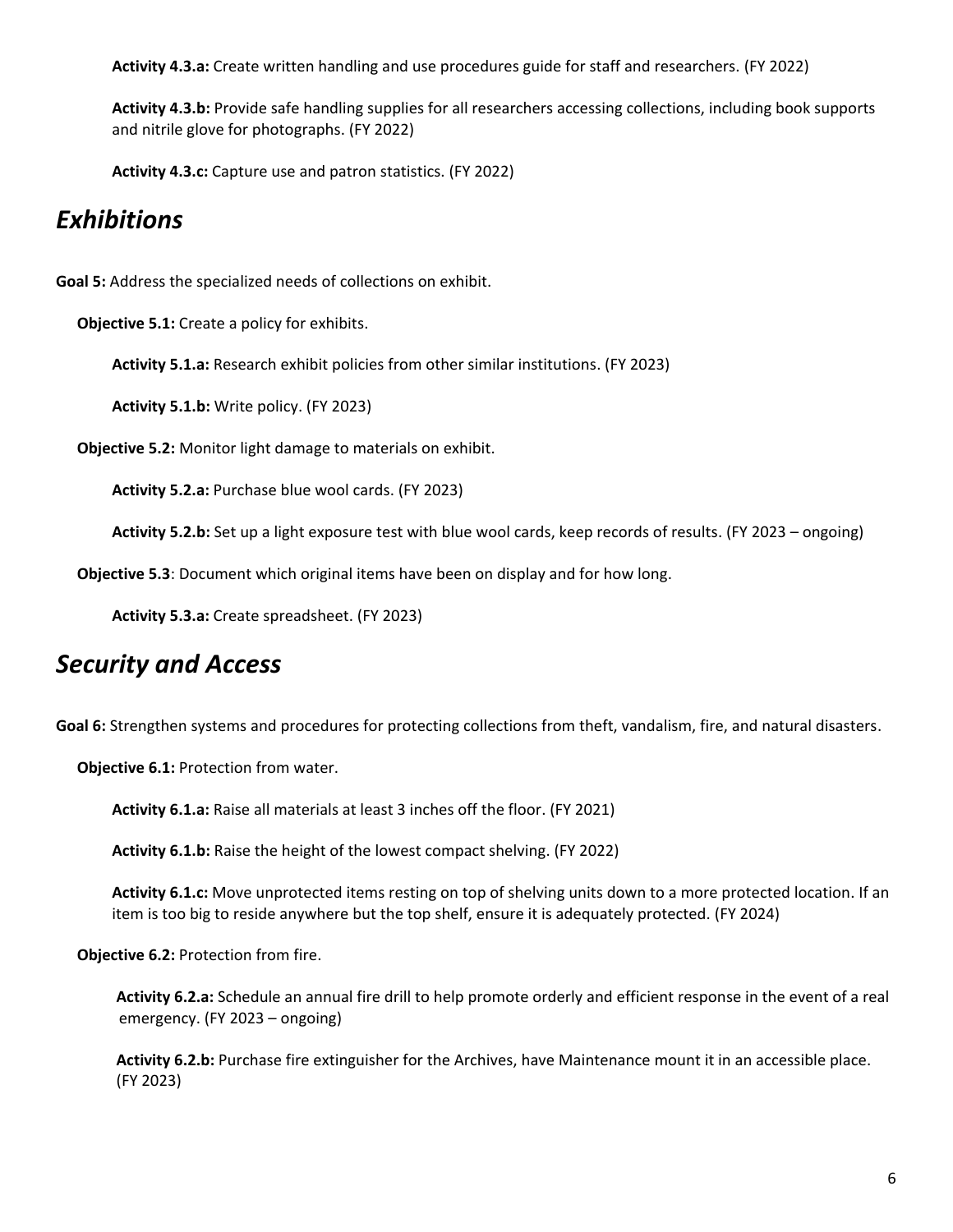**Activity 6.2.c:** Create a map of fire extinguisher locations near collections areas and ensure they are regularly inspected and recharged. (FY 2023)

 **Objective 6.3:** Document the locations of priority materials.

- **Activity 6.3.a:** Using the collection management policy, decide which materials have the highest value to the institution. (FY 2024)
- **Activity 6.3.b:** Create a document detailing exactly where the priority materials are located within the Archives. (FY 2024)

**Objective 6.4:** Create a formal, written plan to respond to collections-related disasters.

 **Activity 6.4.a:** In the short term, create a PReP plan for special collections, including the Rare Book Room. (FY 2022)

 **Activity 6.4.b:** Create a full disaster plan. (FY 2022)

 **Objective 6.5:** Create a cache of disaster supplies that will be easily accessible in an emergency.

 **Activity 6.5.a:** Research supplies needed. (FY 2023)

 **Activity 6.5.b:** Purchase supplies. (FY 2023)

 **Activity 6.5.c:** Place supplies in an easily accessible place. (FY 2023)

 **Activity 6.5.d:** Ensure all staff are trained on accessing and using supplies. (FY 2023 - ongoing)

 **Activity 6.5.e:** Check cache annually, replacing any supplies as needed. (FY 2023 – ongoing)

 **Objective 6.6:** Establish protocols to monitor researchers using materials from the Archives.

 **Activity 6.6.a:** Create written policy. (FY 2024)

 **Activity 6.6.b:** Inform staff of new security policies and communicate their importance. (FY 2024)

 **Activity 6.6.c:** Create a spreadsheet of date, researcher name, what they used, condition before given to researcher, condition when done. (FY 2024)

### *Policies and Practices*

**Goal 7:** Develop appropriate policies to ensure that collections are appropriately stored, preserved, and accessed.

**Objective 7.1:** Create mission and vision statements specific to the Abraham Pollen Archives.

**Activity 7.1.a:** Write mission and vision statements. (FY 2021)

 **Objective 7.2:** Create a collection management policy for the Abraham Pollen Archives.

 **Activity 7.2.a:** Write collection management policy. (FY 2021)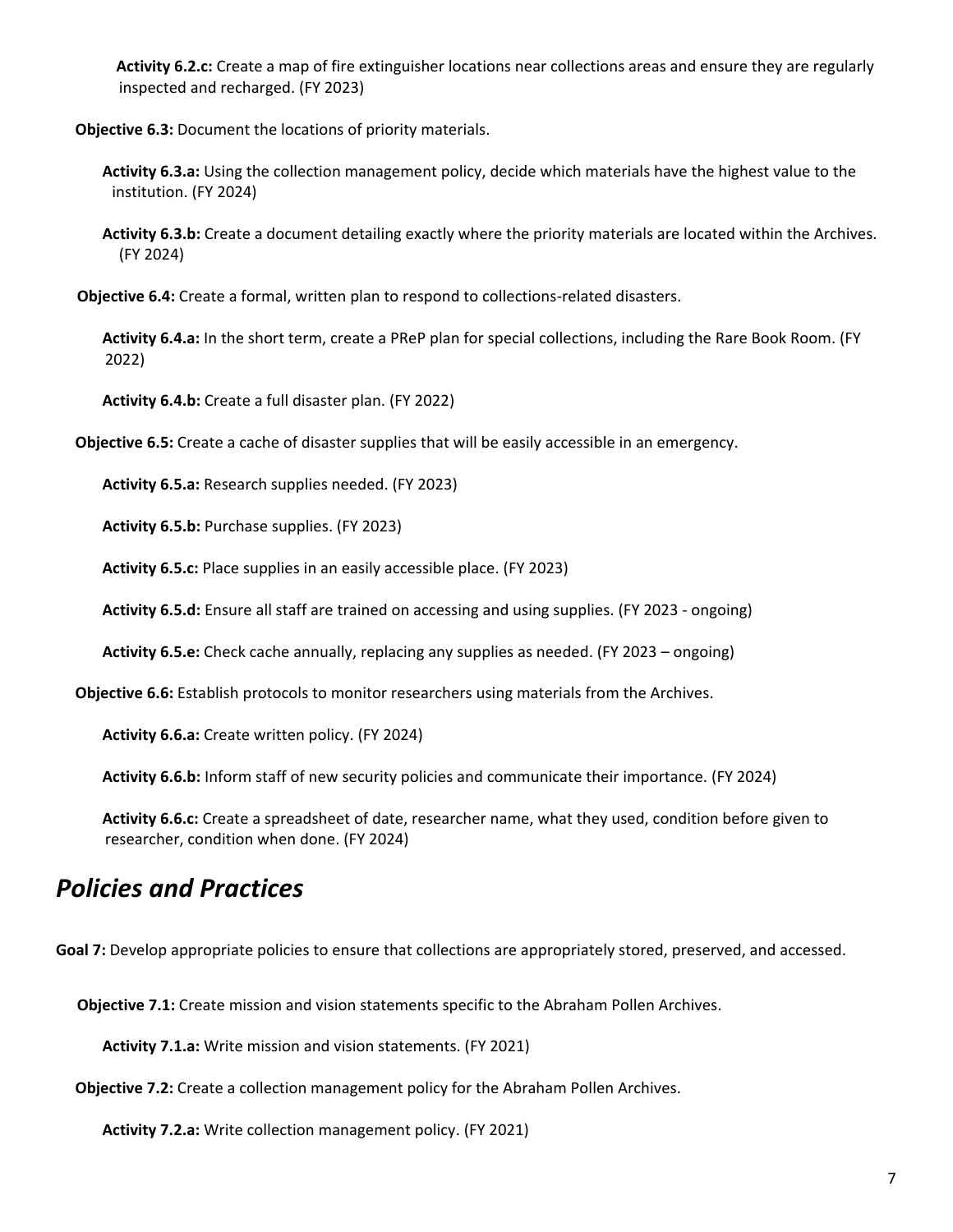**Objective 7.3:** Create a disaster/emergency action plan.

**Activity 7.3.a:** Write disaster/emergency action plan. (FY 2022)

**Objective 7.4:** Create a policy for items on exhibit, both in Rare Book Room and in cases by elevators.

**Activity 7.4.a:** Write exhibit policy. (FY 2023)

**Objective 7.5:** Create a policy for quarantining incoming materials for mold and insects.

**Activity 7.5.a:** Write quarantine policy. (FY 2021)

**Objective 7.6:** Create a policy for researchers using materials from the Archives.

**Activity 7.6.a**: Write policy. (FY 2024)

# *Funding*

**Goal 8:** Continue efforts to secure grants and special funding for high priority preservation projects.

**Objective 8.1:** Investigate grant funding.

 **Activity 8.1.a:** Compile a list of local and national grants, with application deadlines. (FY 2021)

**Activity 8.1.b:** Decide which grants would be most feasible for the Archives. (FY 2021)

**Activity 8.1.c:** Apply for grants. (FY 2021)

 **Objective 8.2:** Bring in student interns to assist with the preservation of and access to Abraham Pollen Archives collections.

**Activity 8.2.a:** Recruit Simmons students as needed. (FY 2021 – ongoing)

 **Objective 8.3:** Continue to pursue funding for conservation treatment on an item-by-item basis through the Adopt a Book program.

 **Activity 8.3.a:** Work with the Communications, Marketing, and Development departments to ensure potential donors know about the program. (FY 2021 – ongoing)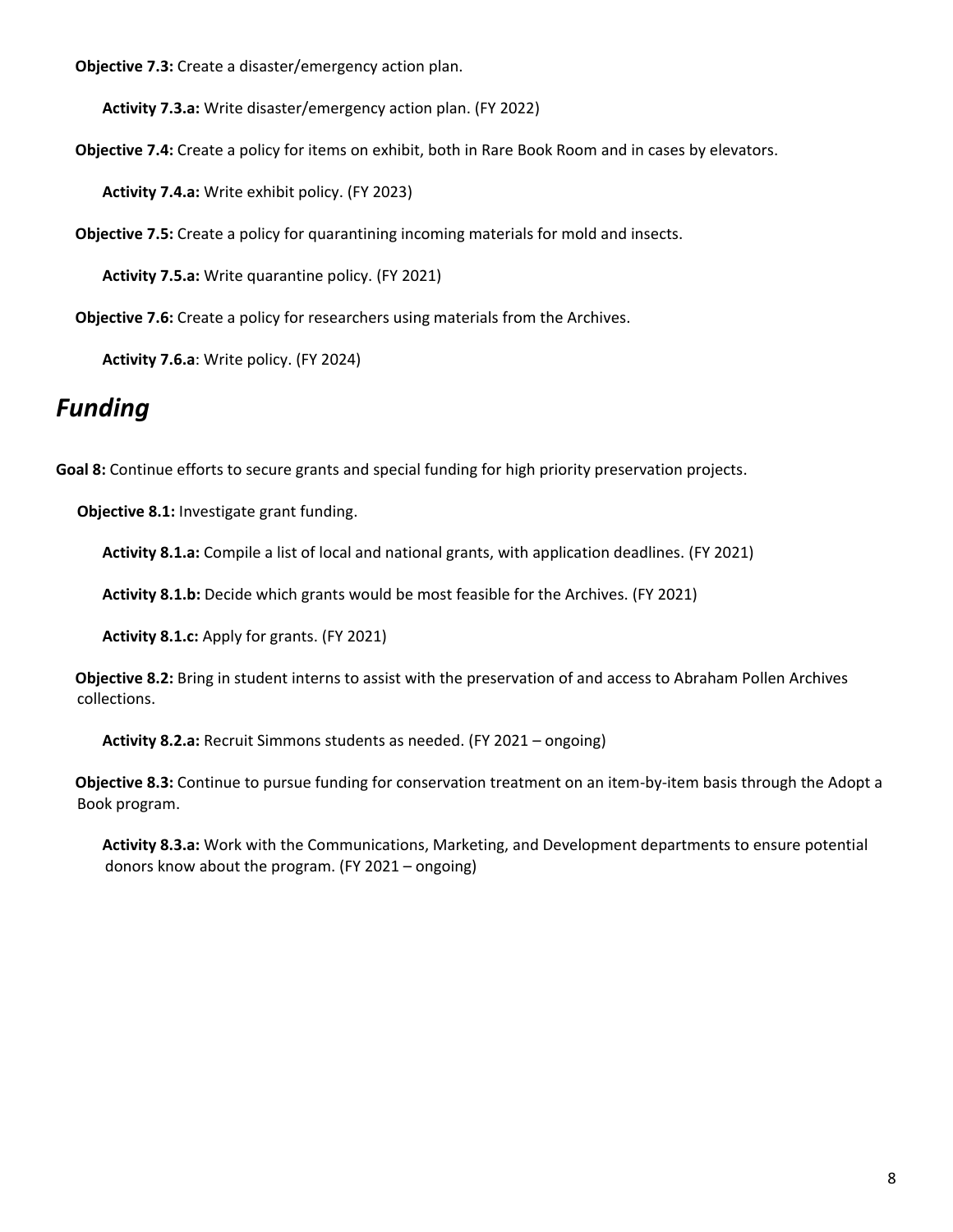### *List of preservation actions to date:*

- Hired a Simmons Archives Management student to survey, arrange, describe, and re-house the instrument collection.
- The Simmons student has created an Acquisition Form and a Deed of Gift form.
- Working with the Boston Public Library and Digital Commonwealth, have digitized the following: Massachusetts Eye and Ear Annual Reports, Howe Laboratory Annual Reports, Charles Snyder's book *Massachusetts Eye and Ear: Studies on its History.*
- Thanks to a federal grant from the Library Services and Technology Act funds provided by the Institute of Museum and Library Services and administered by the Massachusetts Board of Library Commissioners, were able to have two Preservation Specialists from the Northeast Document Conservation Center assess the Archives and create a Report of a Preservation Needs Assessment.
- Purchased book supports for exhibition and researcher use.
- Created an Adopt a Book program in an effort to generate donations to preserve high impact monographs.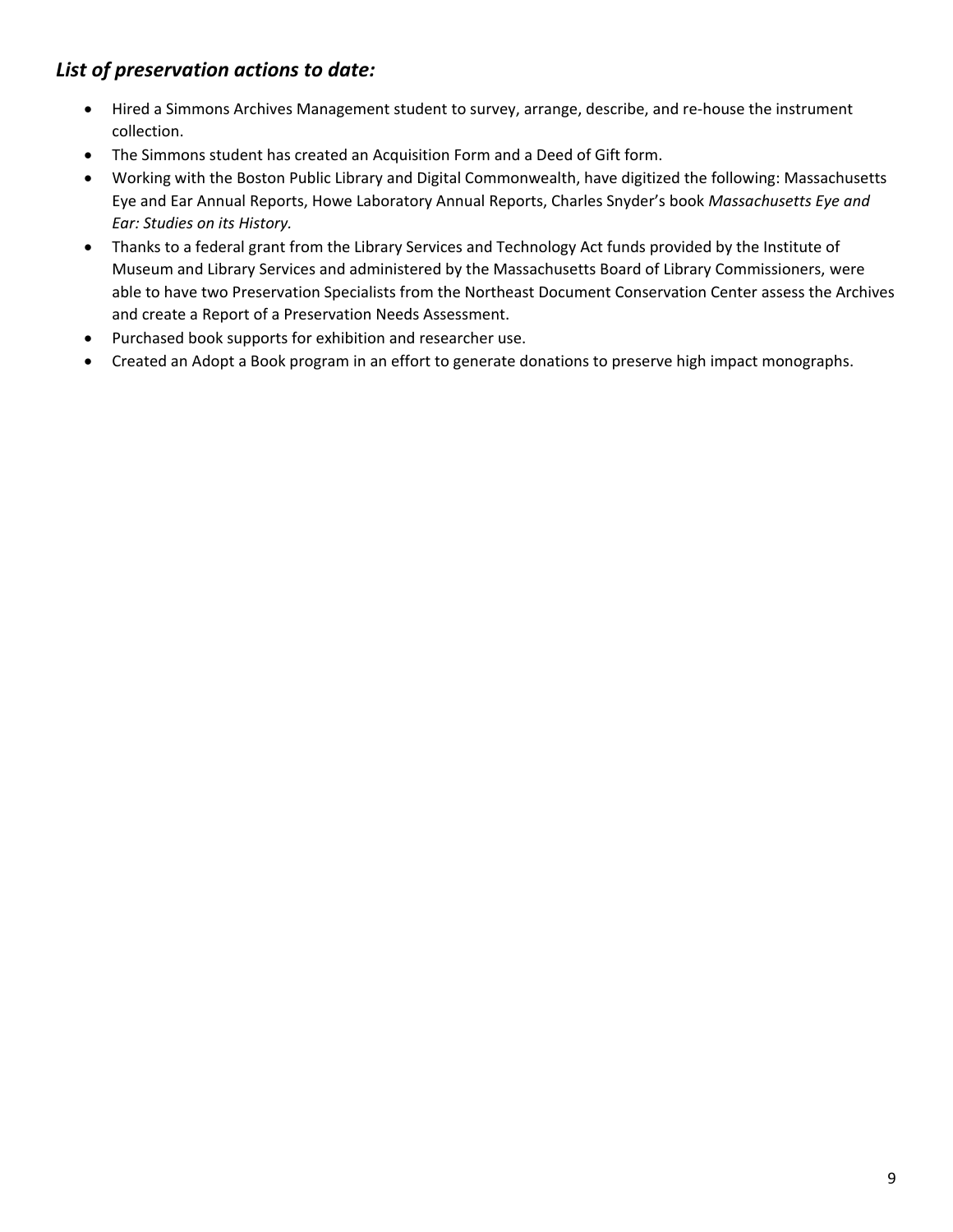# **Five-Year Timeline**

| Year         | Objective                        | <b>Activity</b>                                                            | <b>Outcome</b>                 | <b>Target Date</b> |
|--------------|----------------------------------|----------------------------------------------------------------------------|--------------------------------|--------------------|
| $\mathbf{1}$ | 1.1: Establish an                | 1.1.a: Research environmental monitoring                                   | 1.1.a: Research                | 1.1.a: Oct.        |
|              | environmental                    | equipment.                                                                 | completed.                     | 1.1.b: Nov.        |
|              | monitoring program for the       | 1.1.b: Purchase datalogger.                                                | 1.1.b: Datalogger              | 1.1.c: Dec.        |
|              | long-term                        | 1.1.c: Set up datalogger in Archives.                                      | purchased.                     | 1.1.d: Dec.        |
|              | preservation of all collections. | 1.1.d: Create a schedule to check data every                               | 1.1.c: Datalogger set up.      | 1.1.e: Dec.        |
|              |                                  | month.                                                                     | 1.1.d: Schedule created.       | $-$ ongoing.       |
|              |                                  | 1.1.e: Monitor and document temperature                                    | 1.1.e: Monitoring and          | 1.1.f:             |
|              |                                  | and relative humidity in the Archives.                                     | documenting                    | ongoing, as        |
|              |                                  | 1.1.f: If issues are discovered through                                    | done regularly.                | necessary.         |
|              |                                  | monitoring, work with Maintenance to                                       | 1.1.f: Work with               |                    |
|              |                                  | calibrate and leverage the building HVAC                                   | Maintenance when               |                    |
|              |                                  | systems to best maintain a stable and                                      | necessary.                     |                    |
|              |                                  | sustainable environment.                                                   |                                |                    |
| $\mathbf{1}$ | 1.2: Establish an integrated     | 1.2.a: Purchase sticky traps, or obtain from                               | 1.2.a: Sticky traps            | 1.2.a: Nov.        |
|              | pest                             | Housekeeping.                                                              | obtained.                      | 1.2.b: Nov.        |
|              | management program.              | 1.2.b: Place sticky traps in Archives.                                     | 1.2.b: Sticky traps set up.    | 1.2.c: Nov.        |
|              |                                  | 1.2.c: Monitor traps regularly, record results                             | 1.2.c: Spread sheet            | $-$ ongoing.       |
|              |                                  | on spreadsheet.                                                            | created, monitoring and        | 1.2.d:             |
|              |                                  | 1.2.d: If issues are discovered through                                    | documenting done               | ongoing, as        |
|              |                                  | monitoring, work with                                                      | regularly.                     | necessary.         |
|              |                                  | Housekeeping/Maintenance to correct.                                       | 1.2.d: Work with other         |                    |
|              |                                  |                                                                            | departments as necessary.      |                    |
| $\mathbf{1}$ | 1.3: Establish a policy to       | 1.3.a: Research for how long various                                       | 1.3.a: Research                | 1.3.a: Jan.        |
|              | enclose and isolate any          | materials should be quarantined, and what                                  | completed.                     | 1.3.b: Feb.        |
|              | incoming materials to inspect    | sort of containers in which to enclose them.                               | 1.3.b: Policy written.         | 1.3.c:             |
|              | them for mold damage and         | 1.3.b: Write policy.                                                       | 1.3.c: Enclosures              | March              |
|              | pests.                           | 1.3.c: Purchase appropriate enclosures.                                    | purchased.                     | 1.3.d: April       |
|              |                                  | 1.3.d: Create spreadsheet to document                                      | 1.3.d: Spreadsheet<br>created. |                    |
|              |                                  | what was isolated, where it came from,<br>when it arrived, how long it was |                                |                    |
|              |                                  | quarantined, and results of quarantine.                                    |                                |                    |
| 1            | 2.9: Digitize and create         | 2.9.a: Recruit volunteers/Simmons Archives                                 | 2.9.a: Volunteers/students     | 2.9.a: Dec.        |
|              | finding aids for photographs.    | Management students.                                                       | recruited.                     | 2.9.b: May         |
|              |                                  | 2.9.b: Start by weeding poor quality or                                    | 2.9.b: Weeding                 | 2.9.b: May         |
|              |                                  | irrelevant photos.                                                         | completed.                     |                    |
|              |                                  | 2.9.c: Make sure all photos are in                                         | 2.9.c: All photos in           |                    |
|              |                                  | appropriately labeled folders.                                             | appropriate folders.           |                    |
| $\mathbf{1}$ | 2.10: Establish intellectual     | 2.10.a: Label all shelves in the Archives.                                 | 2.10.a: Shelves labeled.       | 2.10.a: Oct.       |
|              | control over medical             | 2.10.b: Arrange and process the collection.                                | 2.10.b: Collection             | $2.10.b - d$ :     |
|              | instrument collection.           | 2.10.c: Write a Describing Archives: A                                     | arranged and processed.        | Oct. - Sept.       |
|              |                                  | Content Standard (DACS) compliant finding                                  | 2.10.c: Finding aid written.   |                    |
|              |                                  | aid.                                                                       | 2.10.d: Unknown objects        |                    |
|              |                                  | 2.10.d: Research unknown objects for                                       | identified.                    |                    |
|              |                                  | relevance to collection.                                                   |                                |                    |
| $\mathbf{1}$ | 2.11: Rehouse instrument         | 2.11.a Order supplies to support                                           | 2.11.a: Supplies ordered.      | 2.11.a: Oct.       |
|              | collection.                      | rehousing/preservation needs.                                              | 2.11.b: Duplicates             | 2.11.b: Feb.       |
|              |                                  | 2.11.b: Identify and weed out duplicates.                                  | weeded.                        | 2.11.c.            |
|              |                                  | 2.11.c Rehouse instruments.                                                | 2.11.c: Instruments            | $Oct. -$           |
|              |                                  |                                                                            | rehoused.                      | completion.        |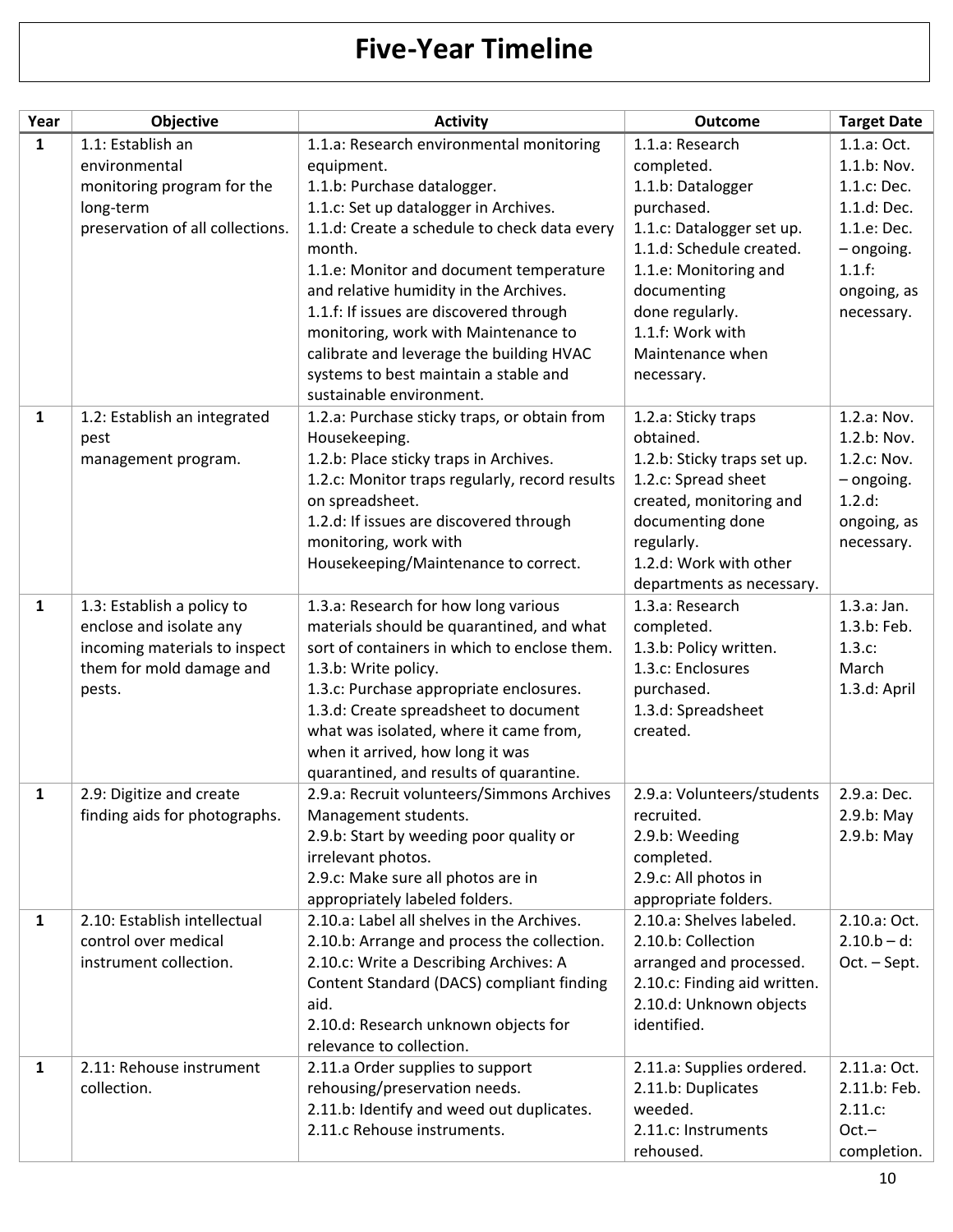| $\mathbf{1}$           | 3.1: Provide a clear space for                             | 3.1.a: Clear a workspace on top of flat file      | 3.1.a: Workspace cleared.            | 3.1.a: Oct.                       |
|------------------------|------------------------------------------------------------|---------------------------------------------------|--------------------------------------|-----------------------------------|
|                        | staff to work.                                             | case and safe to process and stage                |                                      |                                   |
|                        |                                                            | collections.                                      |                                      |                                   |
| 1                      | 3.2: Improve safety                                        | 3.2.a: Purchase a stepstool to facilitate safe    | 3.2.a: Stepstool                     | 3.2.a: Oct.                       |
|                        | conditions in the Archives.                                | retrieval of materials on high shelves.           | purchased.                           | 3.2.b: Nov.                       |
|                        |                                                            | 3.2.b: Contact Maintenance to repair carpet       | 3.2.b: Carpet repaired.              |                                   |
|                        |                                                            | to prevent tripping hazard and the potential      |                                      |                                   |
|                        |                                                            | malfunction of the compact shelving unit.         |                                      |                                   |
| $\mathbf{1}$           | 4.1: Use the collection                                    | 4.1.a: Remove out-of-scope materials and          | 4.1.a: Out-of-scope                  | 4.1.a: Oct. $-$                   |
|                        | management policy to guide                                 | duplicates, focusing on quality not quantity.     | materials and duplicates             | completion.                       |
|                        | acceptance and retention                                   |                                                   | removed.                             |                                   |
|                        | decisions.                                                 |                                                   |                                      |                                   |
| 1                      | 6.1: Protection from water.                                | 6.1.a: Raise all materials at least 3 inches off  | 6.1.a: Materials raised off          | 6.1.a: May                        |
|                        |                                                            | the floor.                                        | floor.                               |                                   |
| $\mathbf{1}$           | 7.1: Create mission and vision                             | 7.1.a: Write mission and vision statements.       | 7.1.a: Mission and vision            | 7.1.a: Oct.                       |
|                        | statements specific to the                                 |                                                   | statements written.                  |                                   |
|                        | Abraham Pollen Archives.                                   |                                                   |                                      |                                   |
| $\mathbf{1}$           | 7.2: Create a collection                                   | 7.2.a: Write collection management policy.        | 7.2.a: Collection                    | 7.2.a: Oct.                       |
|                        | management policy for the                                  |                                                   | management policy                    |                                   |
|                        | Abraham Pollen Archives.                                   |                                                   | written.                             | 7.5.a: Feb.                       |
| $\mathbf{1}$           | 7.5: Create a policy for                                   | 7.5.a: Write quarantine policy.                   | 7.5.a: Quarantine policy<br>written. |                                   |
|                        | quarantining incoming<br>materials for mold and pests.     |                                                   |                                      |                                   |
| 1                      | 8.1: Investigate grant funding.                            | 8.1.a: Compile a list of potential local and      | 8.1.a: List compiled.                | $8.1.a - c$ :                     |
|                        |                                                            | national grants, with application deadlines.      | 8.1.b: List honed                    | $Oct -$                           |
|                        |                                                            | 8.1.b: Decide which grants would be most          | specifically for Abraham             | ongoing.                          |
|                        |                                                            | feasible for the Archives.                        | Pollen Archives.                     |                                   |
|                        |                                                            | 8.1.c: Apply for grants.                          | 8.1.c: Grants applications           |                                   |
|                        |                                                            |                                                   | submitted.                           |                                   |
| $\mathbf{1}$           | 8.2: Bring in student interns                              | 8.2.a: Recruit Simmons students as needed.        | 8.2.a: Students recruited.           | $8.2.a: Oct. -$                   |
|                        | to assist with the                                         |                                                   |                                      | ongoing.                          |
|                        | preservation of and access to                              |                                                   |                                      |                                   |
|                        | Abraham Pollen Archives.                                   |                                                   |                                      |                                   |
| $\mathbf{1}$           | 8.3: Continue to pursue                                    | 8.3.a: Work with the Communications,              | 8.3.a: Potential donors              | $8.3.a: Oct. -$                   |
|                        | funding for conservation                                   | Marketing, and Development departments            | informed.                            | ongoing.                          |
|                        | treatment through the Adopt                                | to ensure potential donors know about the         |                                      |                                   |
|                        | a Book program.                                            | program.                                          |                                      |                                   |
|                        |                                                            |                                                   |                                      |                                   |
| Year<br>$\overline{2}$ | Objective                                                  | <b>Activity</b><br>2.2.a: Purchase more bookends. | <b>Outcome</b><br>2.2.a: Bookends    | <b>Target Date</b><br>2.2.a: Oct. |
|                        | 2.2: Ensure that all regular-<br>sized volumes are shelved | 2.2.b: Use bookends to properly shelf             | purchased.                           | 2.2.b: Nov.                       |
|                        | upright with no slumping.                                  | regular-sized volumes.                            | 2.2.b: Volumes shelved               |                                   |
|                        |                                                            |                                                   | properly.                            |                                   |
| $\overline{2}$         | 2.5: Ensure books are not                                  | 2.5.a Purchase non-knifing bookends.              | 2.5.a: Bookends                      | 2.5.a: Oct.                       |
|                        | damaged by knifing                                         | 2.5.b: Replace knifing bookends with non-         | purchased.                           | 2.5.b: Nov.                       |
|                        | bookends.                                                  | knifing bookends.                                 | 2.5.b: Knifing bookends              |                                   |
|                        |                                                            |                                                   | replaced with non-knifing            |                                   |
|                        |                                                            |                                                   | bookends.                            |                                   |
| $\overline{2}$         | 2.9: Digitize and create                                   | 2.9.a: Recruit volunteers and/or Simmons          | 2.9.a: Volunteers +/-                | 2.9.a: Oct. –                     |
|                        | finding aids for photographs.                              | Archives Management students.                     | students recruited.                  | ongoing.                          |
|                        |                                                            |                                                   | 2.9.d: Subject heading list          | 2.9.d: Oct.                       |
|                        |                                                            |                                                   | created.                             | 2.9.e: Oct. -                     |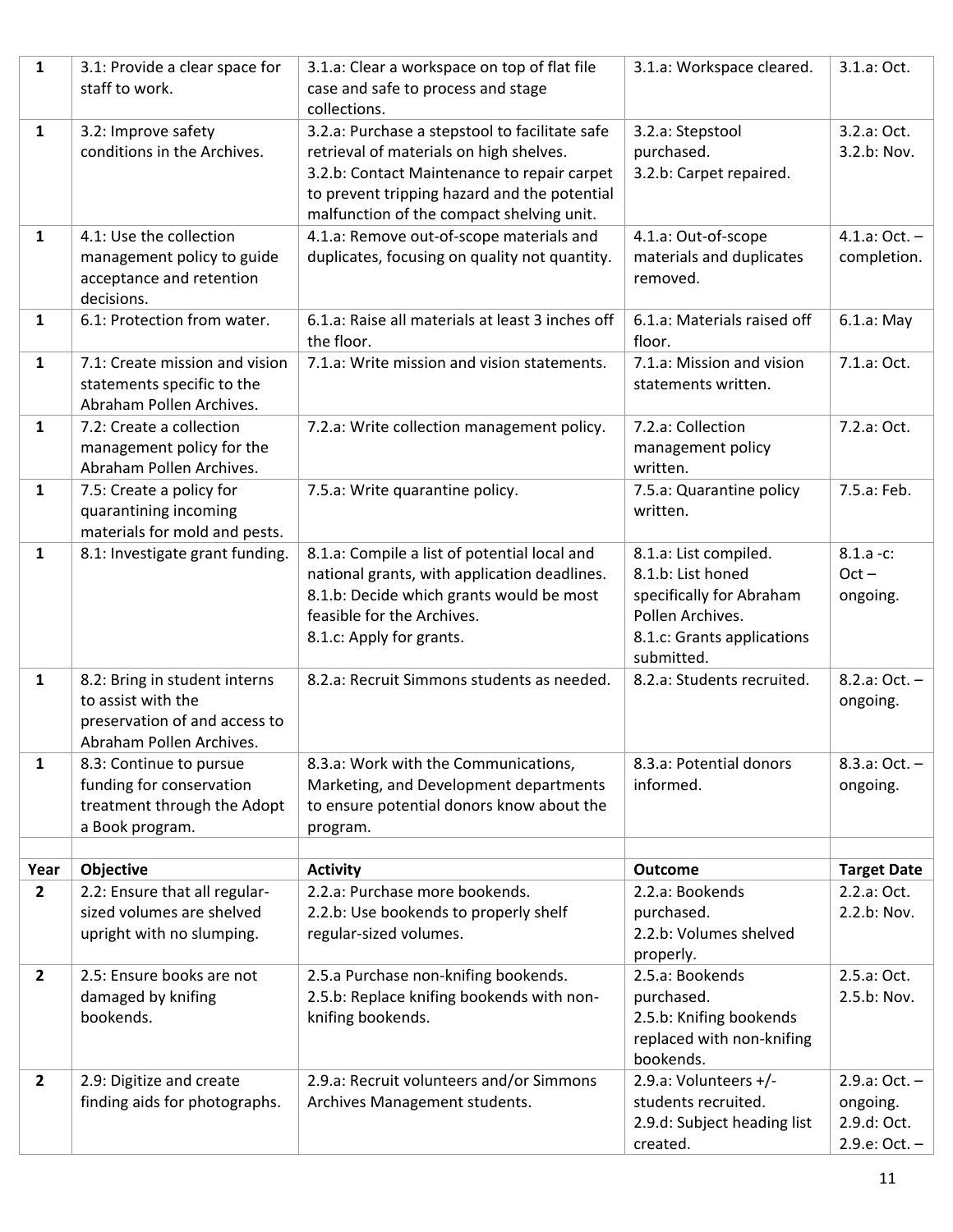|                         |                                 | 2.9.d: Create list of potential subject       | 2.9.e: Photos scanned and  | completion.        |
|-------------------------|---------------------------------|-----------------------------------------------|----------------------------|--------------------|
|                         |                                 | headings for metadata tagging of all photos.  | tagged.                    |                    |
|                         |                                 | Use Library of Congress Subject headings.     |                            |                    |
|                         |                                 | 2.9.e: Scan and tag each photo. Tagging       |                            |                    |
|                         |                                 | should also include location of original      |                            |                    |
|                         |                                 | photograph for ease of access, if necessary.  |                            |                    |
| $\overline{2}$          | 2.11: Rehouse instrument        | 2.11.c: Rehouse instruments.                  | 2.11.c: Instruments        | 2.11.c: Oct.-      |
|                         | collection. (Continued)         |                                               | rehoused.                  | completion.        |
| $\overline{2}$          | 4.1: Use the collection         | 4.1.a: Remove out-of-scope materials and      | 4.1.a: Out-of-scope        | $4.1.a: Oct. -$    |
|                         | management policy to guide      | duplicates, focusing on quality not quantity. | materials and duplicates   | completion.        |
|                         | acceptance and retention        |                                               | removed.                   |                    |
|                         | decisions. (Continued)          |                                               |                            |                    |
| $\overline{2}$          | 4.2: Relocate some              | 4.2.a: Determine which collections are        | 4.2.a: List of rarely used | 4.2.a:             |
|                         | collections to the Harvard      | rarely/never used.                            | collections created.       | March              |
|                         | Depository to more efficiently  | 4.2.b: Send these collections to the Harvard  | 4.2.b: Collections sent to | 4.2.b: April       |
|                         | use the space available.        | Depository.                                   | Harvard Depository.        |                    |
| $\overline{2}$          | 4.3: Improve handling policies  | 4.3.a: Create written handling and use        | 4.3.a: Procedure guides    | 4.3.a: May         |
|                         | and practices.                  | procedures guides for staff and researchers.  | written.                   | 4.3.b: June        |
|                         |                                 | 4.3.b: Provide safe handling supplies for all | 4.3.b: Supplies purchased. | 4.3.c: June        |
|                         |                                 |                                               |                            |                    |
|                         |                                 | researchers accessing collections.            | 4.3.c: Spreadsheet         |                    |
|                         |                                 | 4.3.c: Capture and use patron statistics.     | created.                   | ongoing.           |
| $\overline{2}$          | 6.1: Protection from water      | 6.1.b: Raise the height of the lowest         | 6.1.b: Shelving raised.    | $6.1.b:$ June      |
|                         |                                 | compact shelving.                             |                            |                    |
| $\overline{2}$          | 6.4: Create a formal written    | 6.4.a: Create a PReP plan for special         | 6.4.a: PReP plan created.  | 6.4.a:             |
|                         | plan to respond to              | collections, including Rare Book Room.        | 6.4.b: Disaster plan       | March              |
|                         | collections-related disasters.  | 6.4.b: Create a full disaster plan.           | created.                   | 6.4.b: Sept.       |
| $\overline{2}$          | 7.3: Create a                   | 7.3.a: Write disaster plan.                   | 7.3.a: Disaster plan       | 7.3.a: Sept.       |
|                         | disaster/emergency action       |                                               | created.                   |                    |
|                         | plan. See Objective 6.4         |                                               |                            |                    |
|                         | above.                          |                                               |                            |                    |
| $\overline{2}$          | 8.1: Investigate grant funding. | 8.1.a: Compile a list of potential local and  | 8.1.a: List compiled.      | $8.1.a - c$ :      |
|                         |                                 | national grants, with application deadlines.  | 8.1.b: List honed          | $Oct -$            |
|                         |                                 | 8.1.b: Decide which grants would be most      | specifically for Abraham   | ongoing.           |
|                         |                                 | feasible for the Archives.                    | Pollen Archives.           |                    |
|                         |                                 | 8.1.c: Apply for grants.                      | 8.1.c: Grants applications |                    |
|                         |                                 |                                               | submitted.                 |                    |
| $\overline{2}$          | 8.2: Bring in student interns   | 8.2.a: Recruit Simmons students as needed.    | 8.2.a: Students recruited. | $8.2.a: Oct. -$    |
|                         | to assist with the              |                                               |                            | ongoing.           |
|                         | preservation of and access to   |                                               |                            |                    |
|                         | Abraham Pollen Archives.        |                                               |                            |                    |
| $\overline{2}$          | 8.3: Continue to pursue         | 8.3.a: Work with the Communications,          | 8.3.a: Potential donors    | 8.3.a: Oct. –      |
|                         | funding for conservation        | Marketing, and Development departments        | informed.                  | ongoing.           |
|                         | treatment on an item-by-item    | to ensure potential donors know about the     |                            |                    |
|                         | basis through the Adopt a       | program.                                      |                            |                    |
|                         | Book program.                   |                                               |                            |                    |
|                         |                                 |                                               |                            |                    |
| Year                    |                                 |                                               |                            |                    |
|                         | Objective                       | <b>Activity</b>                               | <b>Outcome</b>             | <b>Target Date</b> |
|                         |                                 |                                               |                            |                    |
| $\overline{\mathbf{3}}$ | 2.1: Ensure that                | 2.1.a: Create a schedule for checking each    | 2.1.a: Schedule created.   | 2.1.a: Oct.        |
|                         | boxes/drawers/folders are       | shelf in the Archives for improper filling.   | 2.1.b: Spreadsheet         | 2.1.b: Oct.        |
|                         | not over or under filled        |                                               | created.                   | 2.1.c.             |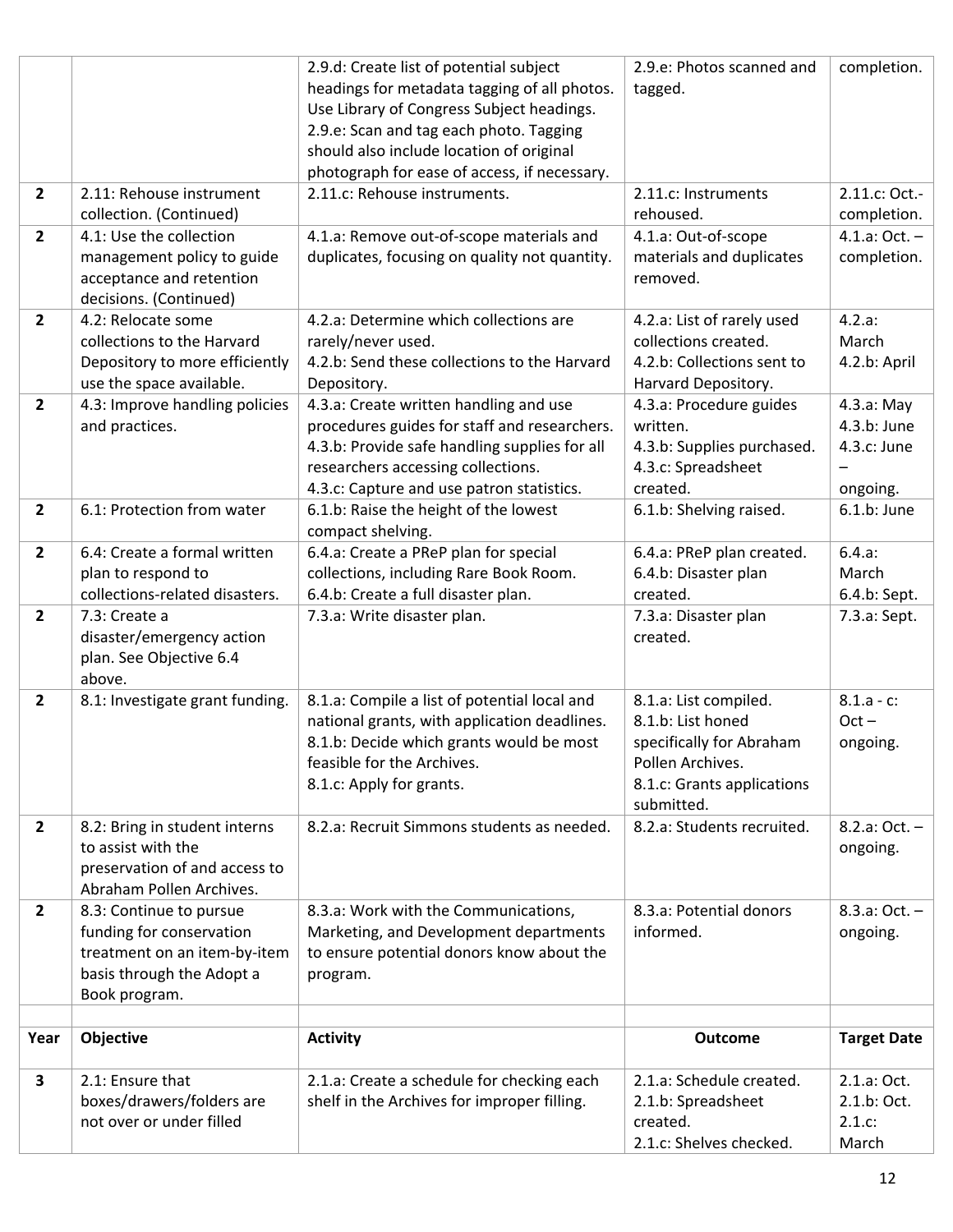|                         |                                                                                                             | 2.1.b: Create a spreadsheet of which<br>boxes/drawers/folders are improperly filled<br>and exactly where they are located.<br>2.1.c: Check each shelf.<br>2.1.d: Purchase additional enclosures and<br>spacers to correct improper filling.<br>2.1.e: Use additional enclosures and spacers<br>to correct improper filling, and note on<br>spreadsheet.                                | 2.1.d: Supplies purchased.<br>2.1.e: Improper filling<br>corrected.                                                                                              | 2.1.d: April<br>2.1.e: Sept.                                  |
|-------------------------|-------------------------------------------------------------------------------------------------------------|----------------------------------------------------------------------------------------------------------------------------------------------------------------------------------------------------------------------------------------------------------------------------------------------------------------------------------------------------------------------------------------|------------------------------------------------------------------------------------------------------------------------------------------------------------------|---------------------------------------------------------------|
| 3                       | 2.4: Protect damaged or<br>fragile books that have a high<br>priority for preservation.                     | 2.4.a: Determine which books have a high<br>priority for preservation.<br>2.4.b: Investigate cost/pros/cons of<br>purchasing vs. making custom boxes.<br>2.4.c: Purchase or make custom boxes.<br>2.4.d: Place books in custom boxes.                                                                                                                                                  | 2.4.a: List of high priority<br>books created.<br>2.4.b: Research<br>completed.<br>2.4.c: Boxes<br>created/purchased.<br>2.4.d: Books placed in<br>custom boxes. | 2.4.a: Jan.<br>2.4.b: Feb.<br>2.4.c:<br>March<br>2.4.d: Sept. |
| $\overline{\mathbf{3}}$ | 2.7: Rehouse glass<br>stereoscopic slides in<br>protective enclosures or<br>boxes.                          | 2.7.a: Research appropriate enclosures.<br>2.7.b: Purchase enclosures.<br>2.7.c: Rehouse slides in new enclosures.                                                                                                                                                                                                                                                                     | 2.7.a: Research<br>completed.<br>2.7.b: Enclosures<br>purchased.<br>2.7.c: Slides rehoused.                                                                      | 2.7.a: Nov.<br>2.7.b: Dec.<br>2.7.c:<br>March                 |
| $\overline{\mathbf{3}}$ | 2.9: Digitize and create<br>finding aids for photographs.<br>(Continued)                                    | 2.9.a: Recruit volunteers and/or Simmons<br>Archives Management students.<br>2.9.e: Scan and tag each photo. Tagging<br>should also include location of original<br>photograph for ease of access, if necessary.                                                                                                                                                                       | 2.9.a: Volunteers +/-<br>students recruited.<br>2.9.e: Photos scanned and<br>tagged.                                                                             | 2.9.a: Oct. –<br>ongoing.<br>2.9.e: Oct. $-$<br>completion.   |
| $\overline{\mathbf{3}}$ | 2.11: Rehouse instrument<br>collection. (Continued)                                                         | 2.11.c: Rehouse instruments.                                                                                                                                                                                                                                                                                                                                                           | 2.11.c: Instruments<br>rehoused.                                                                                                                                 | 2.11.c: Oct.-<br>completion.                                  |
| 3                       | 4.1: Use the collection<br>management policy to guide<br>acceptance and retention<br>decisions. (Continued) | 4.1.a: Remove out-of-scope materials and<br>duplicates, focusing on quality not quantity.                                                                                                                                                                                                                                                                                              | 4.1.a: Out-of-scope<br>materials and duplicates<br>removed.                                                                                                      | 4.1.a: Oct.-<br>completion.                                   |
| 3                       | 5.1: Create a policy for<br>exhibits.                                                                       | 5.1.a: Research exhibit policies from other<br>similar institutions.<br>5.1.b: Write policy.                                                                                                                                                                                                                                                                                           | 5.1.a: Research<br>completed.<br>5.1.b: Policy written.                                                                                                          | 5.1.a: May<br>5.1.b: June                                     |
| 3                       | 5.2: Monitor light damage to<br>materials on exhibit.                                                       | 5.2.a: Purchase blue wool cards.<br>5.2.b: Set up light exposure test with blue<br>wool cards, keep record of results.                                                                                                                                                                                                                                                                 | 5.2.a: Blue wool cards<br>purchased.<br>5.2.b: Blue wool cards<br>placed in all exhibits.                                                                        | 5.2.a: April<br>5.2.b: May                                    |
| 3                       | 5.3: Document which original<br>items have been on display<br>and for how long.                             | 5.3.a: Create spreadsheet.                                                                                                                                                                                                                                                                                                                                                             | 5.3.a: Spreadsheet<br>created.                                                                                                                                   | 5.3.a: Nov.                                                   |
| 3                       | 6.2: Protection from fire.                                                                                  | 6.2.a: Schedule an annual fire drill to help<br>promote orderly and efficient response in<br>the event of a real emergency.<br>6.2.b: Purchase a fire extinguisher for the<br>Archives, have Maintenance mount it in an<br>accessible place.<br>6.2.c: Create a map of fire extinguisher<br>locations near collections areas and ensure<br>they are regularly inspected and recharged. | 6.2.a: Fire drill scheduled.<br>6.2.b: Fire extinguisher<br>purchased and mounted.<br>6.2.c: Map created.                                                        | 6.2.a: July<br>6.2.b: July<br>$6.2.c:$ July                   |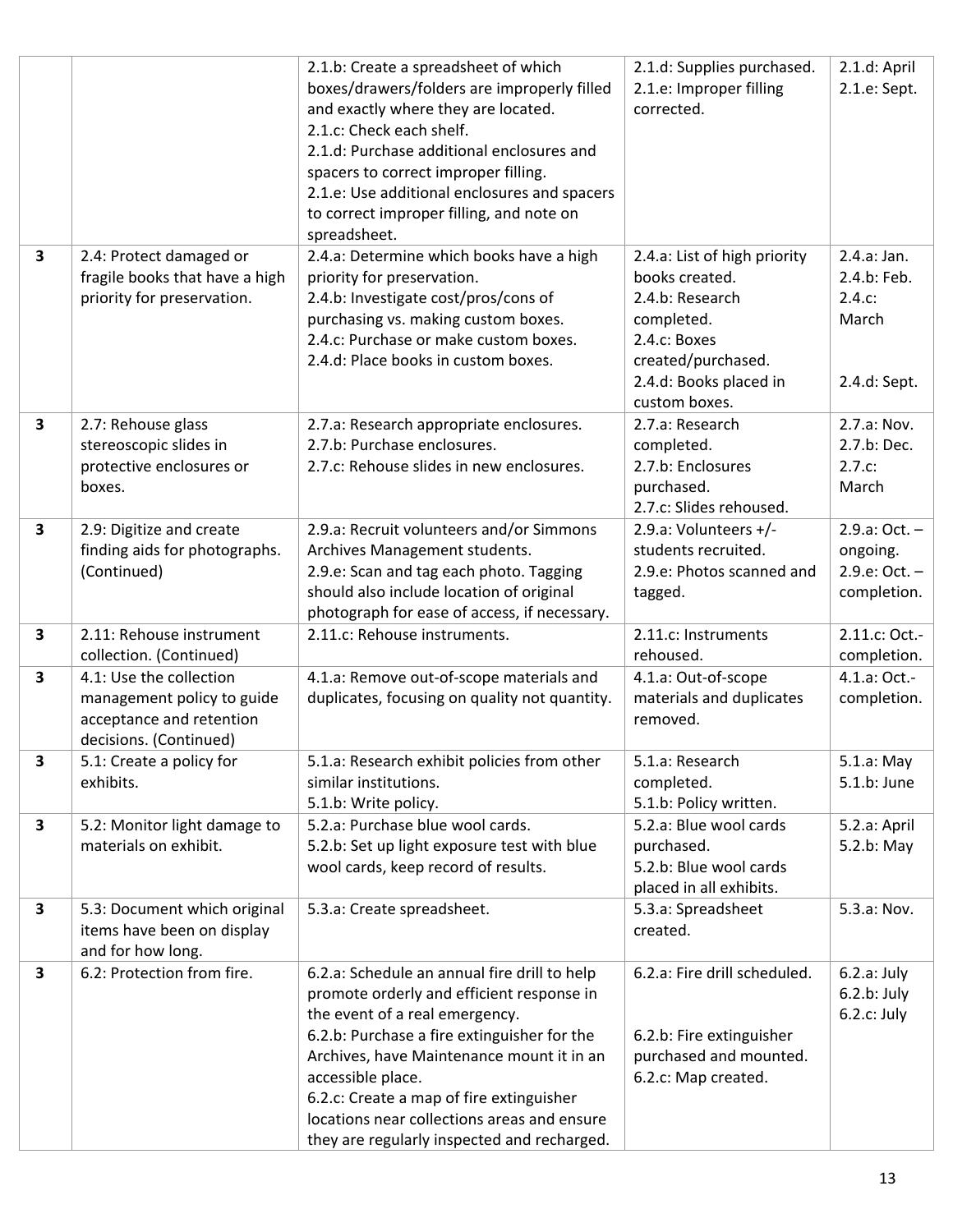| $\overline{\mathbf{3}}$ | 6.5: Create a cache of                                    | 6.5.a: Research supplies needed.                                                      | 6.5.a: Research                          | 6.5.a: May                   |
|-------------------------|-----------------------------------------------------------|---------------------------------------------------------------------------------------|------------------------------------------|------------------------------|
|                         | disaster supplies that will be<br>easily accessible in an | 6.5.b: Purchase supplies.<br>6.5.c: Place supplies in an easily accessible            | completed.<br>6.5.b: Supplies purchased. | 6.5.b: June<br>$6.5.c:$ July |
|                         | emergency.                                                | place.                                                                                | 6.5.c: Supplies in place.                | 6.5.d: Aug                   |
|                         |                                                           | 6.5.d: Ensure all staff are trained on                                                | 6.5.d: Staff trained.                    | 6.5.e: Sept.-                |
|                         |                                                           | accessing and using supplies.                                                         | 6.5.e: Cache checked                     | ongoing.                     |
|                         |                                                           | 6.5.e: Check cache annually, replacing any                                            | annually.                                |                              |
|                         |                                                           | supplies as needed.                                                                   |                                          |                              |
| $\overline{\mathbf{3}}$ | 8.1: Investigate grant funding.                           | 8.1.a: Compile a list of potential local and                                          | 8.1.a: List compiled.                    | $8.1.a - c$ :                |
|                         |                                                           | national grants, with application deadlines.                                          | 8.1.b: List honed                        | $Oct -$                      |
|                         |                                                           | 8.1.b: Decide which grants would be most                                              | specifically for Abraham                 | ongoing.                     |
|                         |                                                           | feasible for the Archives.                                                            | Pollen Archives.                         |                              |
|                         |                                                           | 8.1.c: Apply for grants.                                                              | 8.1.c: Grants applications<br>submitted. |                              |
| $\overline{\mathbf{3}}$ | 8.2: Bring in student interns                             | 8.2.a: Recruit Simmons students as needed.                                            | 8.2.a: Students recruited.               | 8.2.a: Oct. –                |
|                         | to assist with the                                        |                                                                                       |                                          | ongoing.                     |
|                         | preservation of and access to                             |                                                                                       |                                          |                              |
|                         | Abraham Pollen Archives.                                  |                                                                                       |                                          |                              |
| $\overline{\mathbf{3}}$ | 8.3: Continue to pursue                                   | 8.3.a: Work with the Communications,                                                  | 8.3.a: Potential donors                  | $8.3.a: Oct. -$              |
|                         | funding for conservation                                  | Marketing, and Development departments                                                | informed.                                | ongoing.                     |
|                         | treatment on an item-by-item                              | to ensure potential donors know about the                                             |                                          |                              |
|                         | basis through the Adopt a<br>Book program.                | program.                                                                              |                                          |                              |
|                         |                                                           |                                                                                       |                                          |                              |
| Year                    | Objective                                                 | <b>Activity</b>                                                                       | <b>Outcome</b>                           | <b>Target Date</b>           |
|                         |                                                           |                                                                                       |                                          |                              |
|                         |                                                           |                                                                                       |                                          |                              |
| 4                       | 2.6: In the flat file case,                               | 2.6.a: Inspect each document in the case.                                             | 2.6.a: Documents                         | 2.6.a:                       |
|                         | ensure that folders are used                              | 2.6.b: Research appropriate enclosures for                                            | inspected.                               | March                        |
|                         | to protect documents.                                     | disparate objects (photographs, drawings,<br>blueprints, etc.).                       | 2.6.b: Research<br>completed.            | $2.6.b:$ May<br>2.6.c: June  |
|                         |                                                           | 2.6.c: Purchase appropriate enclosures.                                               | 2.6.c: Enclosures                        | 2.6.d: Sept.                 |
|                         |                                                           | 2.6.d: Place each document in the                                                     | purchased.                               |                              |
|                         |                                                           | appropriate enclosure, ensuring the                                                   | 2.6.d: Documents placed                  |                              |
|                         |                                                           | enclosure is fitted to the size of the drawer.                                        | in enclosures.                           |                              |
| 4                       | 2.9: Digitize and create                                  | 2.9.a: Recruit volunteers and/or Simmons                                              | 2.9.a: Volunteers +/-                    | 2.9.a: Oct. –                |
|                         | finding aids for photographs.                             | Archives Management students.                                                         | students recruited.                      | ongoing.                     |
|                         | (Continued)                                               | 2.9.e: Scan and tag each photo. Tagging                                               | 2.9.e: Photos scanned and                | $2.9.e: Oct. -$              |
|                         |                                                           | should also include location of original                                              | tagged.                                  | completion.                  |
| 4                       | 2.11: Rehouse instrument                                  | photograph for ease of access, if necessary.<br>2.11.c: Rehouse instruments.          | 2.11.c: Instruments                      | 2.11.c: Oct.-                |
|                         | collection. (Continued)                                   |                                                                                       | rehoused.                                | completion.                  |
| 4                       | 4.1: Use the collection                                   | 4.1.a: Remove out-of-scope materials and                                              | 4.1.a: Out-of-scope                      | 4.1.a: Oct. –                |
|                         | management policy to guide                                | duplicates, focusing on quality not quantity.                                         | materials and duplicates                 | completion.                  |
|                         | acceptance and retention                                  |                                                                                       | removed.                                 |                              |
|                         | decisions. (Continued)                                    |                                                                                       |                                          |                              |
| 4                       | 6.1: Protection from water.                               | 6.1.c: Move unprotected items resting on                                              | 6.1.c: Items protected.                  | 6.1.c:                       |
|                         |                                                           | top of shelving units to a more protected                                             |                                          | March                        |
|                         |                                                           | location. If an item is too big to reside<br>anywhere but the top shelf, ensure it is |                                          |                              |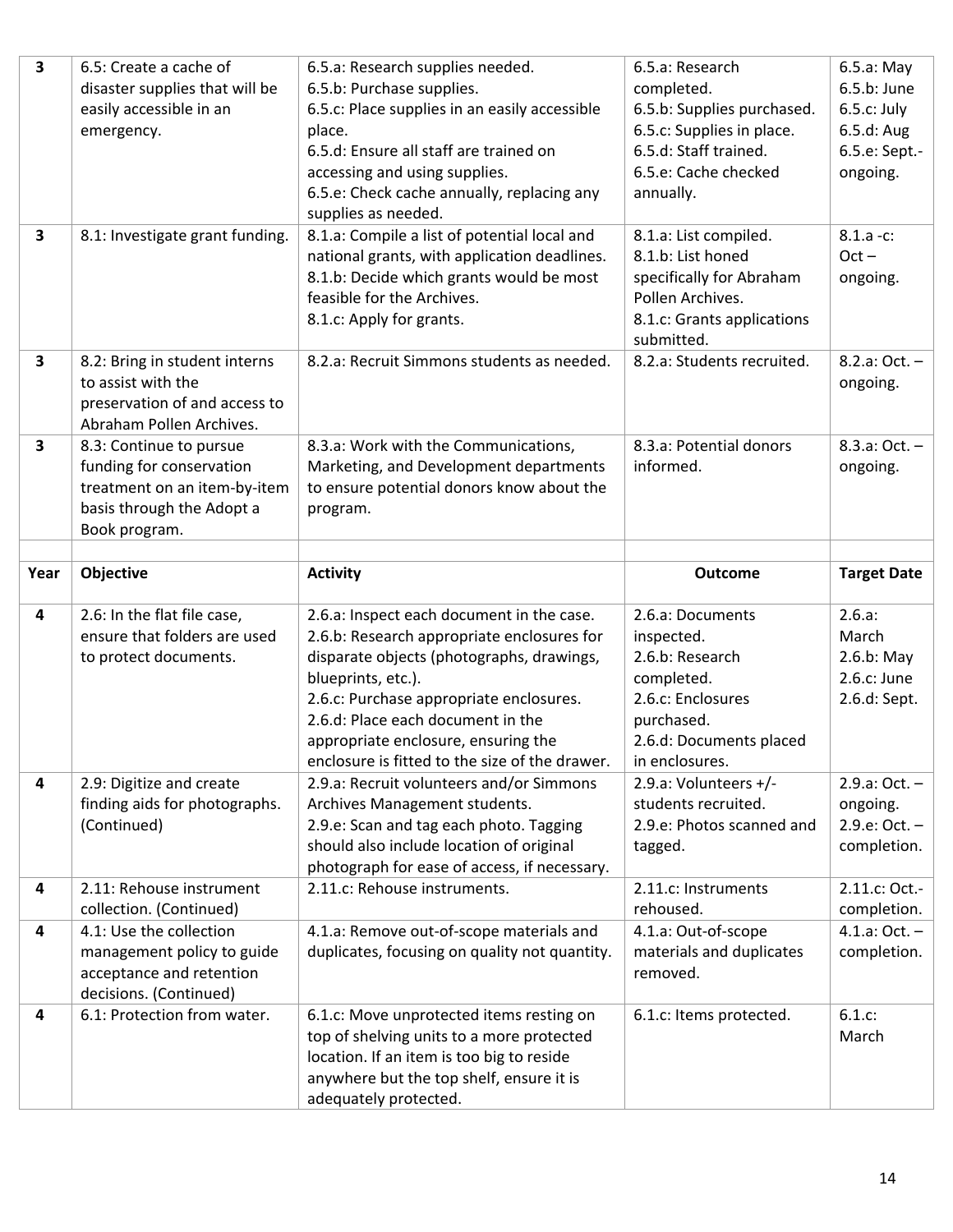| 4    | 6.3: Document the locations                               | 6.3.a: Using the collection management       | 6.3.a: Priority materials                   | 6.3.a: Sept.       |
|------|-----------------------------------------------------------|----------------------------------------------|---------------------------------------------|--------------------|
|      | of priority materials.                                    | policy, determine which materials have the   | determined.                                 | 6.3.b: Sept.       |
|      |                                                           | highest value to the institution.            | 6.3.b: Document created.                    |                    |
|      |                                                           | 6.3.b: Create a document detailing exactly   |                                             |                    |
|      |                                                           | where the priority materials are located.    |                                             |                    |
| 4    | 6.6: Establish protocols to                               | 6.6.a: Create written policy.                | 6.6.a: Policy written.                      | 6.6.a: Dec.        |
|      | monitor researchers using                                 | 6.6.b: Inform staff of new security policies | 6.6.b: Staff aware of                       | 6.6.b: Dec.        |
|      | materials from the Archives.                              | and communicate their importance.            | policy.                                     | 6.6.c: Dec.        |
|      |                                                           | 6.6.c: Create a spreadsheet of date,         | 6.6.c: Spreadsheet                          |                    |
|      |                                                           | researcher name, what they used, condition   | created.                                    |                    |
|      |                                                           | before given to researcher, condition when   |                                             |                    |
|      |                                                           | done.                                        |                                             |                    |
|      |                                                           |                                              |                                             |                    |
| 4    | 7.6: Create a policy for                                  | 7.6.a: Create written policy.                | 7.6.a: Policy written.                      | 7.6.a: Dec.        |
|      | researchers using materials                               |                                              |                                             |                    |
|      | from the Archives, see                                    |                                              |                                             |                    |
|      | Objective 6.6 above.                                      |                                              |                                             |                    |
| 4    | 8.1: Investigate grant funding.                           | 8.1.a: Compile a list of potential local and | 8.1.a: List compiled.                       | $8.1.a - c$ :      |
|      |                                                           | national grants, with application deadlines. | 8.1.b: List honed                           | $Oct -$            |
|      |                                                           | 8.1.b: Decide which grants would be most     | specifically for Abraham                    | ongoing.           |
|      |                                                           | feasible for the Archives.                   | Pollen Archives.                            |                    |
|      |                                                           | 8.1.c: Apply for grants.                     | 8.1.c: Grants applications                  |                    |
|      |                                                           |                                              | submitted.                                  |                    |
| 4    | 8.2: Bring in student interns                             | 8.2.a: Recruit Simmons students as needed.   | 8.2.a: Students recruited.                  | 8.2.a: Oct. –      |
|      | to assist with the                                        |                                              |                                             | ongoing.           |
|      | preservation of and access to<br>Abraham Pollen Archives. |                                              |                                             |                    |
| 4    |                                                           | 8.3.a: Work with the Communications,         | 8.3.a: Potential donors                     | 8.3.a: Oct. –      |
|      | 8.3: Continue to pursue<br>funding for conservation       | Marketing, and Development departments       | informed.                                   | ongoing.           |
|      | treatment on an item-by-item                              | to ensure potential donors know about the    |                                             |                    |
|      | basis through the Adopt a                                 | program.                                     |                                             |                    |
|      | Book program.                                             |                                              |                                             |                    |
|      |                                                           |                                              |                                             |                    |
| Year | Objective                                                 | <b>Activity</b>                              | <b>Outcome</b>                              | <b>Target Date</b> |
|      |                                                           |                                              |                                             |                    |
| 5    | 2.3: Assess binders and spiral                            | 2.3.a: Review binders and spiral bound       | 2.3.a: Documents                            | 2.3.a:             |
|      | bound documents for                                       | documents for rehousing.                     | reviewed.                                   | March              |
|      | retention in collection.                                  | 2.3.b: Discard any duplicates.               | 2.3.b: Duplicates                           | 2.3.b:             |
|      |                                                           | 2.3.c: Remove contents from binders/spiral   | discarded.                                  | March              |
|      |                                                           | binders if possible, and transfer to folders | 2.3.c: Contents rehoused.                   | 2.3.c: Sept.       |
|      |                                                           | or document cases.                           |                                             |                    |
| 5    | 2.8: Rehouse photographs in                               | 2.8.a: Research types of enclosures.         | 2.8.a: Research                             | 2.8.a: Nov.        |
|      | chemically and mechanically                               | 2.8.b: Purchase enclosures.                  | completed.                                  | 2.8.b: Dec.        |
|      | stable enclosures.                                        | 2.8.c: Rehouse photos in new enclosures.     | 2.8.b: Enclosures                           | 2.8.c: Sept.       |
|      |                                                           |                                              | purchased.                                  |                    |
|      |                                                           |                                              | 2.8.c: Photos rehoused.                     |                    |
| 5    | 2.9: Digitize and create                                  | 2.9.e: Complete scanning and tagging of      | 2.9.e: Scanning and                         | 2.9.e.             |
|      | finding aids for photographs.                             | photos.                                      | tagging completed.                          | March              |
|      | (Continued)                                               | 2.9.f: Create finding aids.                  | 2.9.f: Finding aids                         | 2.9.f: June        |
|      |                                                           | 2.9.g: Upload finding aids and scanned       | completed.                                  | 2.9.g: Sept.       |
|      |                                                           |                                              |                                             |                    |
|      |                                                           | photographs into Omeka/ArchivesSpace.        | 2.9.g: Finding aids and<br>photos uploaded. |                    |